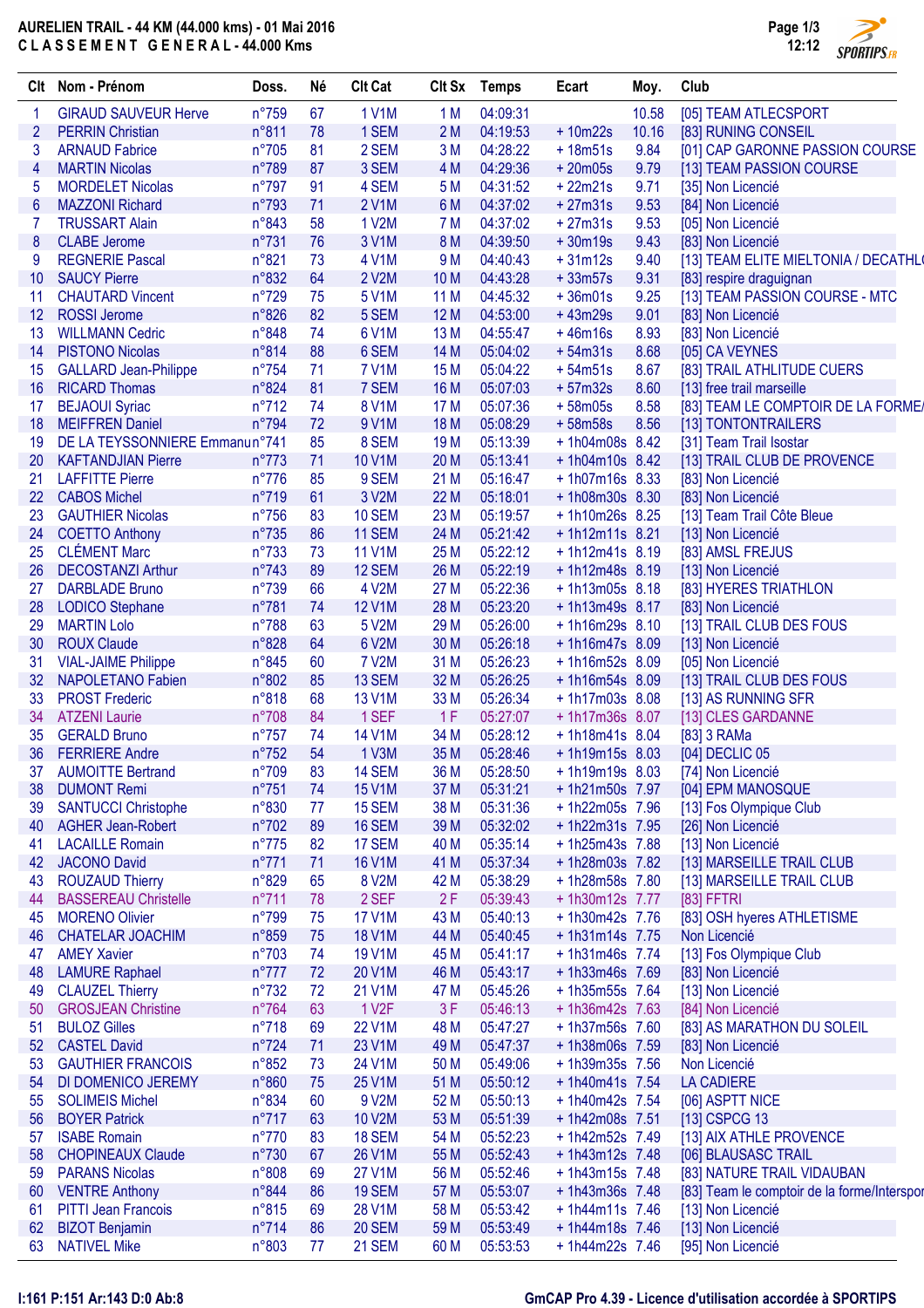# **AURELIEN TRAIL - 44 KM (44.000 kms) - 01 Mai 2016 C L A S S E M E N T G E N E R A L - 44.000 Kms**



| Clt | Nom - Prénom                      | Doss.          | Né     | <b>Clt Cat</b>     | Clt Sx           | Temps    | Ecart            | Moy. | Club                               |
|-----|-----------------------------------|----------------|--------|--------------------|------------------|----------|------------------|------|------------------------------------|
| 64  | <b>MOREAU Jerome</b>              | n°798          | 72     | 29 V1M             | 61 M             | 05:54:19 | $+1h44m48s$ 7.45 |      | [13] Non Licencié                  |
| 65  | <b>CHAINTREUIL Didier</b>         | $n^{\circ}727$ | 64     | <b>11 V2M</b>      | 62 M             | 05:55:45 | $+1h46m14s$ 7.42 |      | [83] TOULON SPORTS NATURE          |
| 66  | <b>TALAR William</b>              | n°837          | 86     | <b>22 SEM</b>      | 63 M             | 05:56:08 | $+1h46m37s$ 7.41 |      | [83] Non Licencié                  |
| 67  | <b>GAILLET Patrick</b>            | $n^{\circ}753$ | 68     | 30 V1M             | 64 M             | 05:57:02 | $+1h47m31s$ 7.39 |      | [83] OLYMPIQUE TARADEAU LORGUES.   |
| 68  | <b>YZOMBARD Alban</b>             | n°850          | 89     | 23 SEM             | 65 M             | 05:58:12 | $+1h48m41s$ 7.37 |      | [13] Non Licencié                  |
| 69  | <b>MUSELET Pierre</b>             | n°801          | 88     | 24 SEM             | 66 M             | 05:58:12 | $+1h48m41s$ 7.37 |      | [75] Non Licencié                  |
| 70  | <b>ROCHARD Olivier</b>            | n°825          | 61     | <b>12 V2M</b>      | 67 M             | 05:59:22 | + 1h49m51s 7.35  |      | [83] Non Licencié                  |
| 71  | <b>PELICANT Valery</b>            | n°809          | 73     | 31 V1M             | 68 M             | 06:01:31 | +1h52m00s 7.30   |      | [42] JOGGING CLUB VERANNE          |
| 72  | <b>GARCIA Cyril</b>               | $n^{\circ}755$ | 81     | 25 SEM             | 69 <sub>M</sub>  | 06:02:26 | + 1h52m55s 7.28  |      | [13] Rog Trail Attitude            |
| 73  | <b>SOLTYSIAK Slawek</b>           | n°835          | 72     | 32 V1M             | 70 M             | 06:03:29 | +1h53m58s 7.26   |      | [13] Non Licencié                  |
| 74  | <b>GONZALES Jean Claude</b>       | n°760          | 69     | 33 V1M             | 71 M             | 06:04:50 | +1h55m19s 7.24   |      | [83] TRAIL CLUB DE PROVENCE        |
| 75  | <b>XUEREF Romain</b>              | n°849          | 84     | 26 SEM             | 72 M             | 06:04:56 | +1h55m25s 7.23   |      | [13] Non Licencié                  |
| 76  | <b>HUYGHE Laetitia</b>            | n°769          | 74     | <b>1 V1F</b>       | 4F               | 06:04:57 | +1h55m26s 7.23   |      | [13] LA FOULEE DE GREASQUE         |
| 77  | <b>JUVENAL Remy</b>               | $n^{\circ}772$ | 81     | 27 SEM             | 73 M             | 06:05:09 | +1h55m38s 7.23   |      | [13] Non Licencié                  |
| 78  | <b>LUXEMBOURG Daniel</b>          | n°786          | 56     | 2 V3M              | 74 M             | 06:05:42 | + 1h56m11s 7.22  |      | [13] CLES GARDANNE                 |
| 79  | <b>LUCA Abrate</b>                | n°784          | 73     | 34 V1M             | 75 M             | 06:12:53 | +2h03m22s 7.08   |      | [12] Non Licencié                  |
| 80  | MEZZASALMA Jean-Pierre            | n°795          | 63     | 13 V2M             | 76 M             | 06:13:18 | +2h03m47s 7.07   |      | [04] DECLIC 04                     |
| 81  | <b>HODE Berengere</b>             | $n^{\circ}767$ | 81     | 3 SEF              | 5F               | 06:13:52 | +2h04m21s 7.06   |      | [13] COURIR À SAUSSET              |
| 82  | <b>DECROMBECQUE Herve</b>         | n°744          | 69     | 35 V1M             | 77 M             | 06:14:10 | +2h04m39s 7.06   |      | [83] CLUB IBM NICE SOPHIA          |
| 83  | <b>BARATTERO Regis</b>            | n°710          | 78     | <b>28 SEM</b>      | 78 M             | 06:14:38 | +2h05m07s 7.05   |      | [83] Ancien TOULON SPORTS NATURE   |
| 84  | <b>DESVAL Stephane</b>            | $n^{\circ}748$ | 70     | 36 V1M             | 79 M             | 06:14:38 | +2h05m07s 7.05   |      | [83] TRAIL ATHLITUDE CUERS         |
| 85  | <b>NISSLE Stephane</b>            | n°804          | 72     | 37 V1M             | 80 M             | 06:15:21 | +2h05m50s 7.03   |      | [83] COURT FOREST                  |
| 86  | <b>PICCITTO Thomas</b>            | n°813          | 82     | 29 SEM             | 81 M             | 06:17:52 | +2h08m21s 6.99   |      | [13] TRAIL CLUB DES FOUS           |
| 87  | <b>LAVOS Jorge</b>                | $n^{\circ}778$ | 55     | 3 V3M              | 82 M             | 06:21:09 | $+2h11m38s$ 6.93 |      | [13] AIX ATHLE PROVENCE            |
| 88  | <b>DEBEAUVAIS Bertrand</b>        | $n^{\circ}742$ | 64     | <b>14 V2M</b>      | 83 M             | 06:22:24 | $+2h12m53s$ 6.90 |      | [13] Non Licencié                  |
| 89  | <b>CASTINEL Sebastien</b>         | $n^{\circ}725$ | 75     | 38 V1M             | 84 M             | 06:23:19 | +2h13m48s 6.89   |      | [83] Non Licencié                  |
| 90  | <b>PETIT Emmanuel</b>             | n°812          | 74     | 39 V1M             | 85 M             | 06:24:16 | +2h14m45s 6.87   |      | [13] Non Licencié                  |
| 91  | THOMAS DE CLOSMADEUC Ber n°840    |                | 61     | <b>15 V2M</b>      | 86 M             | 06:25:14 | $+2h15m43s$ 6.85 |      | [13] MARSEILLE TRAIL CLUB          |
| 92  | <b>BLANC Alain</b>                | $n^{\circ}715$ | 61     | <b>16 V2M</b>      | 87 M             | 06:26:02 | $+2h16m31s$ 6.84 |      | [05] GAP HAUTES ALPES ATHLETISME   |
| 93  | <b>DEGIOVANI Benoit</b>           | $n^{\circ}745$ | 81     | <b>30 SEM</b>      | 88 M             | 06:27:00 | +2h17m29s 6.82   |      | [13] AIX ATHLE PROVENCE            |
| 94  | <b>HOUMEAU Nicolas</b>            | n°768          | 75     | 40 V1M             | 89 M             | 06:29:06 | +2h19m35s 6.78   |      | [83] Non Licencié                  |
| 95  | <b>TROUCHET Laurent</b>           | n°842          | 75     | 41 V1M             | 90 M             | 06:29:41 | +2h20m10s 6.77   |      | [83] Non Licencié                  |
| 96  | <b>PAPAZIAN Antranik</b>          | n°806          | 49     | 4 V3M              | 91 M             | 06:29:49 | +2h20m18s 6.77   |      | [13] CS IBM MARSEILLE              |
| 97  | <b>DARBLET Christian</b>          | $n^{\circ}740$ | 70     | 42 V1M             | 92 M             | 06:35:47 | +2h26m16s 6.67   |      | [06] Non Licencié                  |
| 98  | <b>CHAPUS Olivier</b>             | n°728          | 65     | <b>17 V2M</b>      | 93 M             | 06:35:52 | +2h26m21s 6.67   |      | [83] Non Licencié                  |
| 99  | <b>LEGRIGEOIS Chloe</b>           | n°779          | 57     | 2 V <sub>2</sub> F | 6F               | 06:36:49 | +2h27m18s 6.65   |      | [13] Non Licencié                  |
| 100 | <b>PERIDY Sebastien</b>           | n°810          | $70\,$ | 43 V1M             | 94 M             | 06:40:40 | +2h31m09s 6.59   |      | [84] Non Licencié                  |
| 101 | POLGE DE COMBRET Juliette         | n°816          | 88     | 4 SEF              | 7 F              | 06:43:05 | +2h33m34s 6.55   |      | [83] Non Licencié                  |
|     | 102 CARBONNEL Frederic            | $n^{\circ}722$ | 89     | <b>31 SEM</b>      | 95 M             | 06:43:32 | +2h34m01s 6.54   |      | [13] TEAM TRAIL SALONAIS           |
|     | 103 MOULARD Alexis                | n°800          | 93     | 32 SEM             | 96 M             | 06:43:51 | +2h34m20s 6.54   |      | [83] LE HAVRE S 'PORT ATHLETISME   |
| 104 | <b>REY Jacques</b>                | n°823          | 57     | <b>18 V2M</b>      | 97 M             | 06:45:10 | +2h35m39s 6.52   |      | [13] uavh aubagne                  |
| 105 | <b>BENANO MELLY LOSAMO</b>        | $n^{\circ}856$ | 71     | 44 V1M             | 98 M             | 06:45:38 | +2h36m07s 6.51   |      | Non Licencié                       |
|     | 106 BOULLARD Corine               | $n^{\circ}716$ | 60     | 3 V <sub>2</sub> F | 8F               | 06:46:07 | +2h36m36s 6.50   |      | [83] NATURE TRAIL VIDAUBAN         |
| 107 | <b>GRIECO Lionel</b>              | $n^{\circ}762$ | 72     | 45 V1M             | 99 M             | 06:48:40 | +2h39m09s 6.46   |      | [13] TEAM TRAIL SALONAIS           |
|     | 108 GUYOT Christophe              | $n^{\circ}766$ | 73     | 46 V1M             | 100 M            | 06:49:16 | +2h39m45s 6.45   |      | [13] CLES GARDANNE                 |
|     | 109 VIGLINO Frederic              | $n^{\circ}847$ | 71     | 47 V1M             | 101 <sub>M</sub> | 06:50:30 | +2h40m59s 6.43   |      | [83] AS BEAUSSETANNE               |
|     | 110 VIGLINO Loetitia              | n°846          | 76     | 2 V1F              | 9F               | 06:50:30 | +2h40m59s 6.43   |      | [83] Non Licencié                  |
| 111 | <b>BASSO PIERRE</b>               | $n^{\circ}854$ | 78     | 33 SEM             | 102 M            | 06:53:24 | $+2h43m53s$ 6.39 |      | POMPIERS DU VAR                    |
|     | 112 QUANTIN Stephane              | n°819          | 70     | 48 V1M             | 103 M            | 06:54:39 | +2h45m08s 6.37   |      | [13] Roq Trail Attitude            |
| 113 | <b>BELTRANDO Didier</b>           | $n^{\circ}713$ | 74     | 49 V1M             | 104 M            | 06:55:45 | $+2h46m14s$ 6.35 |      | [83] TOULON SPORTS NATURE          |
|     | 114 ATZENI Daniel                 | n°707          | 57     | 19 V2M             | 105 M            | 06:57:26 | $+2h47m55s$ 6.32 |      | [13] CLUB LOISIRS ET SPORTS GARDAN |
|     | 115 GRONIER Antoine               | $n^{\circ}763$ | 80     | <b>34 SEM</b>      | 106 M            | 06:57:27 | +2h47m56s 6.32   |      | [83] Non Licencié                  |
|     | 116 LOPEZ Fabrice                 | $n^{\circ}782$ | 76     | 50 V1M             | 107 M            | 07:00:55 | $+2h51m24s$ 6.27 |      | [06] ASPTT NICE                    |
| 117 | <b>GOUSSARD Jacques</b>           | $n^{\circ}761$ | 62     | 20 V2M             | 108 M            | 07:03:42 | $+2h54m11s$ 6.23 |      | [13] Olympique Cabries Calas       |
|     | 118 PALMERI Vincent               | n°805          | 66     | 21 V2M             | 109 M            | 07:09:19 | +2h59m48s 6.15   |      | [13] Non Licencié                  |
|     | 119 GIRARD Jean-Charles           | $n^{\circ}758$ | 90     | <b>35 SEM</b>      | 110 <sub>M</sub> | 07:10:38 | $+3h01m07s$ 6.13 |      | [83] Non Licencié                  |
|     | 120 DENIS Julien                  | $n^{\circ}747$ | 82     | <b>36 SEM</b>      | 111 M            | 07:12:05 | $+3h02m34s$ 6.11 |      | [83] Non Licencié                  |
| 121 | <b>MAUFROID Michel</b>            | $n^{\circ}792$ | 63     | <b>22 V2M</b>      | 112 M            | 07:15:39 | +3h06m08s 6.06   |      | [06] VESUBIE TRAIL CLUB 06         |
|     | 122 CHABAUTY Aurelien             | $n^{\circ}726$ | 86     | 37 SEM             | 113 M            | 07:17:00 | $+3h07m29s$ 6.04 |      | [73] Non Licencié                  |
|     | 123 CARIMANTRANT CHRISTOPHE n°855 |                | 76     | 51 V1M             | 114 M            | 07:20:02 | $+3h10m31s$ 6.00 |      | Non Licencié                       |
|     | 124 COTTIN Martine                | $n^{\circ}737$ | 59     | 4 V <sub>2</sub> F | 10F              | 07:20:31 | $+3h11m00s$ 5.99 |      | [83] TRAIL CLUB DE PROVENCE        |
|     | 125 TRILLOT Natalya               | n°841          | 76     | 3 V1F              | 11F              | 07:20:32 | $+3h11m01s$ 5.99 |      | [06] ESPERANCE ANTIBES             |
|     | 126 KERGALL Francois              | $n^{\circ}774$ | 85     | <b>38 SEM</b>      | 115 M            | 07:21:54 | $+3h12m23s$ 5.97 |      | [13] MARSEILLE TRAIL CLUB          |

### **I:161 P:151 Ar:143 D:0 Ab:8 GmCAP Pro 4.39 - Licence d'utilisation accordée à SPORTIPS**